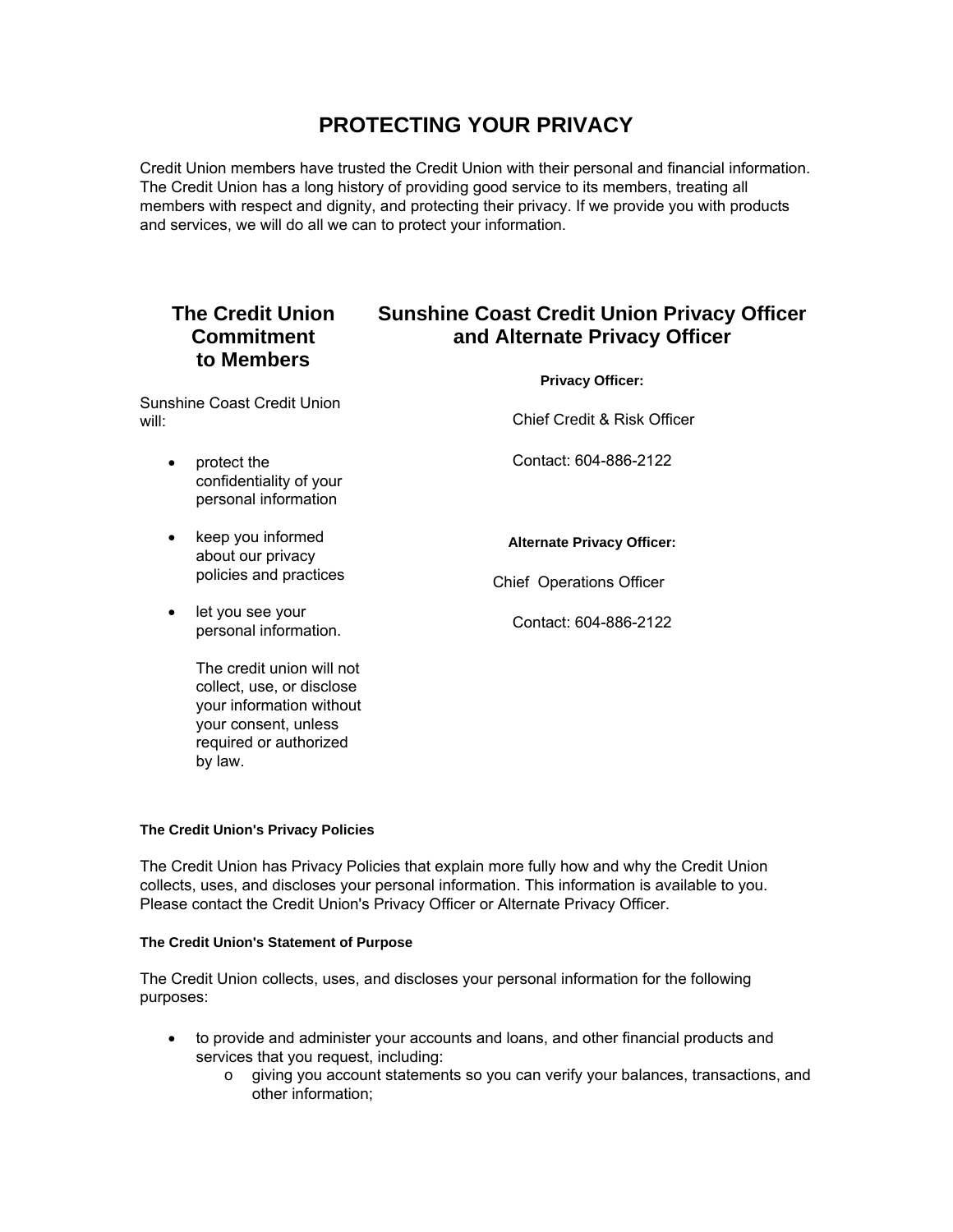- o providing regular updates to credit reporting agencies; and
- $\circ$  providing information to third party suppliers of products and services, such as cheque printers, card manufacturers, and data service providers
- to protect you or the Credit Union or other persons from fraud and error, such as identity theft; to identify you and make sure your records are kept separate from others; to verify information collected from you with the credit reporting agencies and others; and to verify information provided by third parties
- to collect debts owed to the Credit Union; to enforce an agreement between you and the Credit Union; to insure or otherwise protect security held by the Credit Union; and to realize on security held by the Credit Union
- to comply with the law and regulatory requirements, including sending you information about member general meetings and elections of directors, collecting and disclosing information in accordance with criminal and money laundering laws and regulations, and providing you with cost of credit disclosure statements
- to manage or transfer assets or liabilities of the Credit Union, such as in the case of acquisitions and mergers, loan syndications, loans securitizations, and sales of mortgages
- to understand your needs and to determine the suitability of products and services for you; to determine your eligibility for other products and services
- to provide you with information about Credit Union products and services and special promotions; to enable Credit Union affiliates and other carefully selected organizations to send you information about products and services; to analyze your information for marketing purposes, including developing and enhancing products and services for our members, ensuring a high standard of service, and conducting surveys
- to send you financial information, the Credit Union newsletter, and information about Credit Union activities and events.

The Credit Union may disclose your information:

- to suppliers of products and services to you or the Credit Union, including data service providers, cheque printers, card manufacturers, affiliates of the Credit Union, provincial or national central credit unions, and trade associations in connection with providing and administering your accounts and loans and other financial products and services you request
- to participants in the payment and clearing systems in connection with providing you with products and services and to other financial institutions that you request pay cheques drawn on the Credit Union
- to credit reporting agencies and to other financial institutions to update your credit information and maintain the integrity of the credit reporting system
- to lawyers, notaries public, appraisers, accountants, and other professionals and consultants in connection with processing and administering products and services provided to you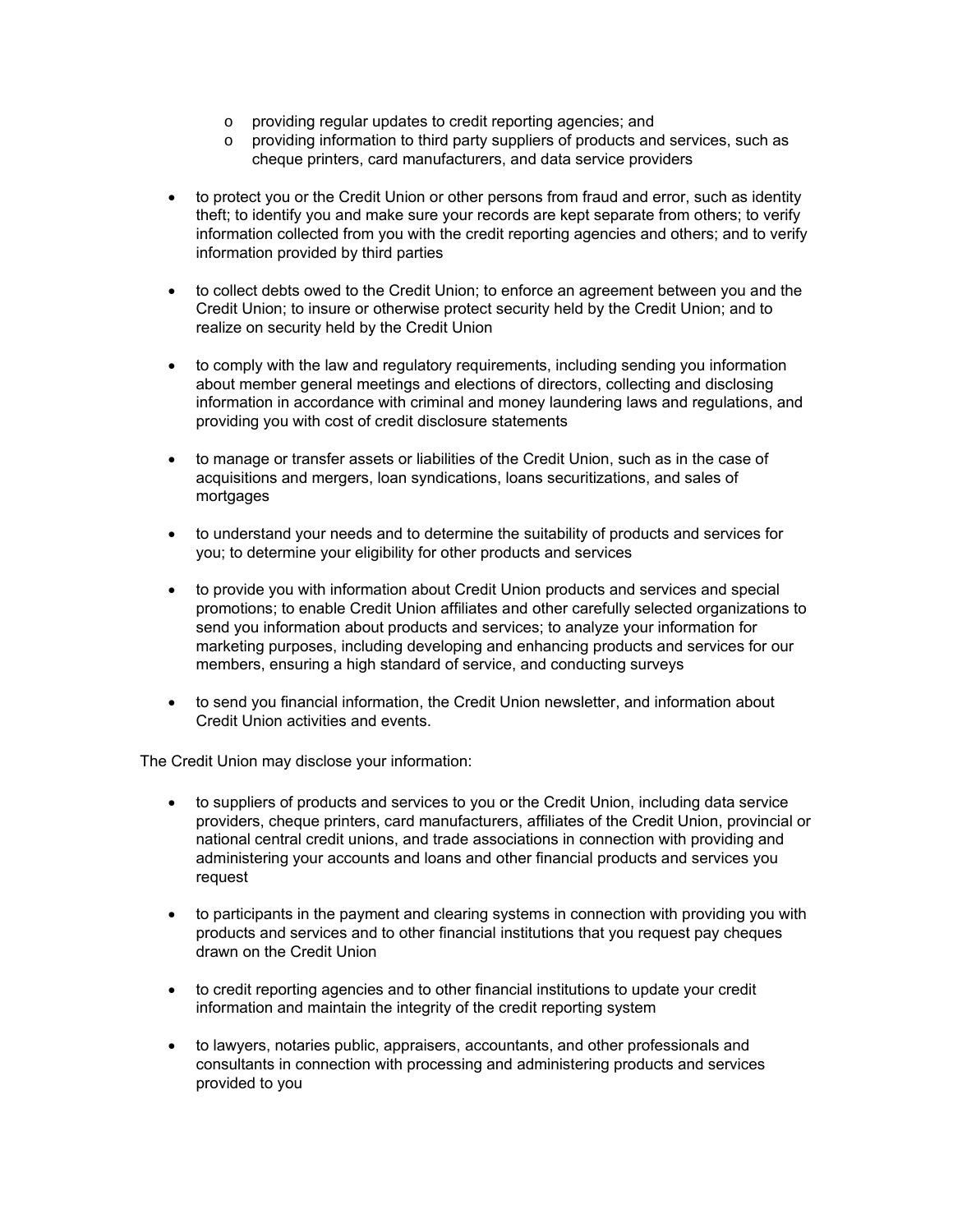- to market research firms for purposes of analysis and conducting surveys
- to our affiliates and other carefully selected organizations for the purpose of enabling them to give you information about products and services that may be of interest to you
- to bailiffs, collection agencies, lawyers, and others when collecting a debt owed to the Credit Union, enforcing an agreement between you and the Credit Union, insuring or otherwise protecting the Credit Union's interest in security held by the Credit Union, realizing on security held by the Credit Union
- to other organizations in connection with a merger or a sale of some or all of the Credit Union's assets
- as required or authorized by law.

If you have a joint account with the Credit Union, your personal information, including information in connection with products and services provided to you individually under the same number as the joint account, may be disclosed to all joint tenants of the joint account.

### **Frequently Asked Questions**

How does the credit union collect information about me?

The Credit Union collects personal information from you directly when you open an account and/or apply for additional products or services. Some personal information we collect is required by law to ascertain your identity. With your consent, the Credit Union also collects information from credit reporting agencies, references provided by you, your employer, and others, when you apply for credit and other products and services.

Your consent can be expressed or implied.

Do I have to provide my Social Insurance Number (SIN) or Business Number (BN)?

The Credit Union is required by law to obtain your SIN or BN from you to report interest on your deposits and dividends on your shares and other investment income to Canada Customs and Revenue Agency.

Also, when the Credit Union deals with the credit bureau, using your SIN or BN is the best way to make sure the credit information is about you, not someone else with a similar name. However, use of your SIN or BN for this purpose is voluntary. You will not be denied credit or other services solely because you choose not to authorize us to use your SIN or BN for this purpose.

Can I decline to have my personal information collected, used, or disclosed for certain purposes?

Yes, you can decline to have your personal information collected, used, or disclosed for certain purposes. For example, you can opt out of the use of your personal information for marketing purposes, such as:

- receiving information from the Credit Union about products and services or special promotions
- sharing your information with organizations for the purpose of providing you with information about products and services.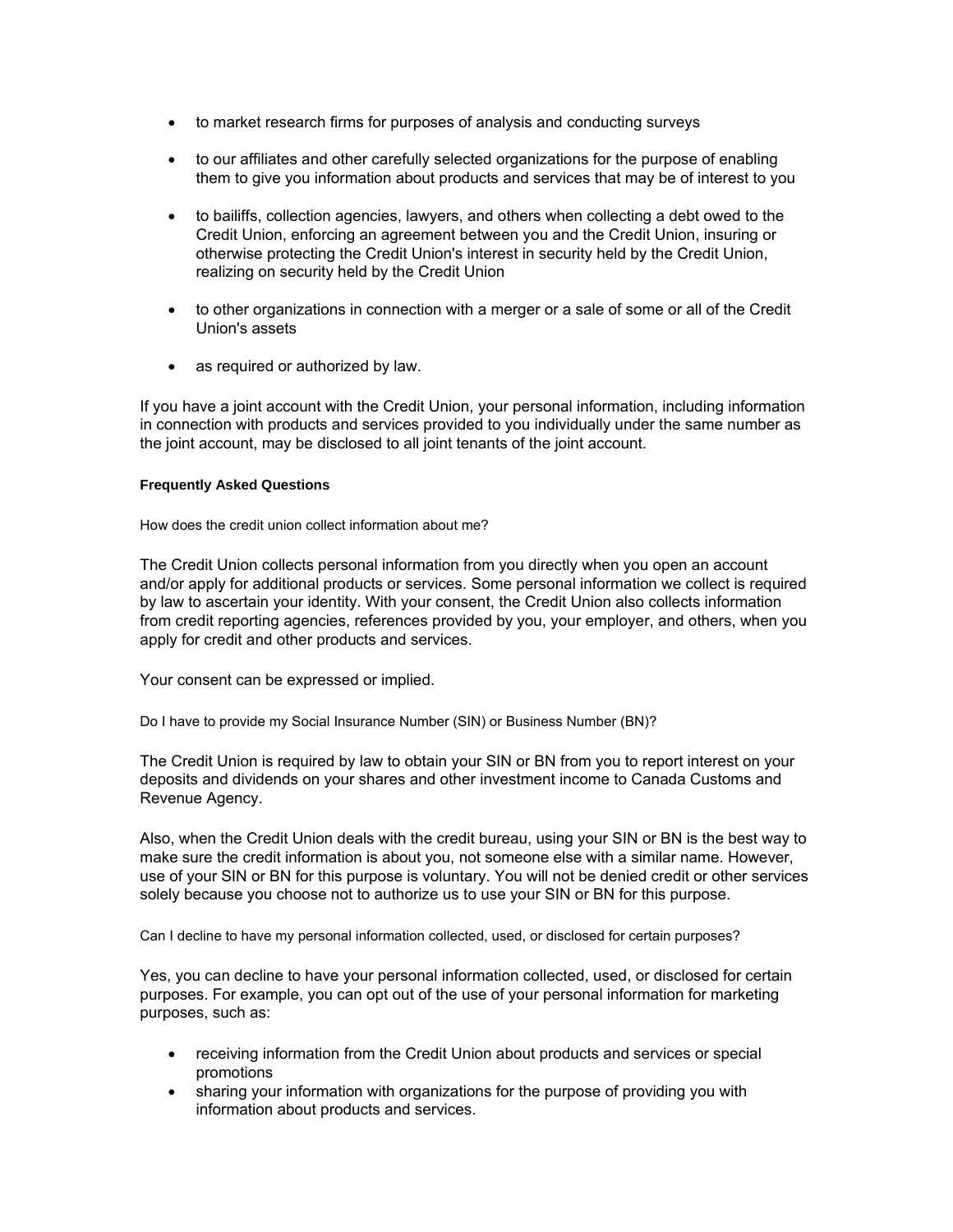To choose these options, please contact us and ask for an opt-out request form.

You can also decline to have your personal information collected, used, or disclosed for other purposes. This may mean that the Credit Union will not be able to provide you with products and services.

What will happen if I opt out of marketing purposes?

If you opt out of receiving marketing information from the Credit Union, you may no longer receive information about new products or special promotions, financial information, member newsletters, or Credit Union activities and events. The Credit Union will continue to send you account statements, including statement inserts, and information required by law such as notices of membership meetings.

Your request to opt out of receiving marketing information will not affect your eligibility for any products and services.

How does the Credit Union protect my personal information?

The Credit Union's staff are required to treat all personal and financial information confidentially. The Credit Union has many policies, practices and physical and electronic systems in place to safeguard personal information under the Credit Union's control, and to prevent unauthorized access, collection, use, disclosure, copying, modification, or disposal of your personal information.

What can I do to protect my personal information?

If you use the Credit Union's online banking, automated telephone banking, or telephone call services, or you have a Member Card® (debit card), you must select personal security codes and numbers (e.g. PAC, PIN). It is your personal responsibility to protect this information from misuse. You should safeguard your account and credit card statements, blank cheques, and your personal codes and numbers at all times. You should not send confidential information to your Credit Union or anyone else by using Internet email that is not encrypted.

You should review your account statements carefully and let us know immediately if your address changes or you find any errors in your information.

Can I view and verify my personal information?

The Credit Union has always provided members and account holders with copies of account statements, cheques, transaction slips, or other documents upon request, if we still have them. The Credit Union may charge a fee for providing copies of documents.

For more extensive information, you can complete an access to information request. You will be provided with an estimate of the fee for obtaining the information. For information and assistance, please contact the Credit Union's Privacy Officer. We'll respond within 30 days or, if we need an extension of time, we'll notify you of the new deadline and the reason for the extension.

If you ask, we will assist you to contact other organizations to whom we have disclosed your information.